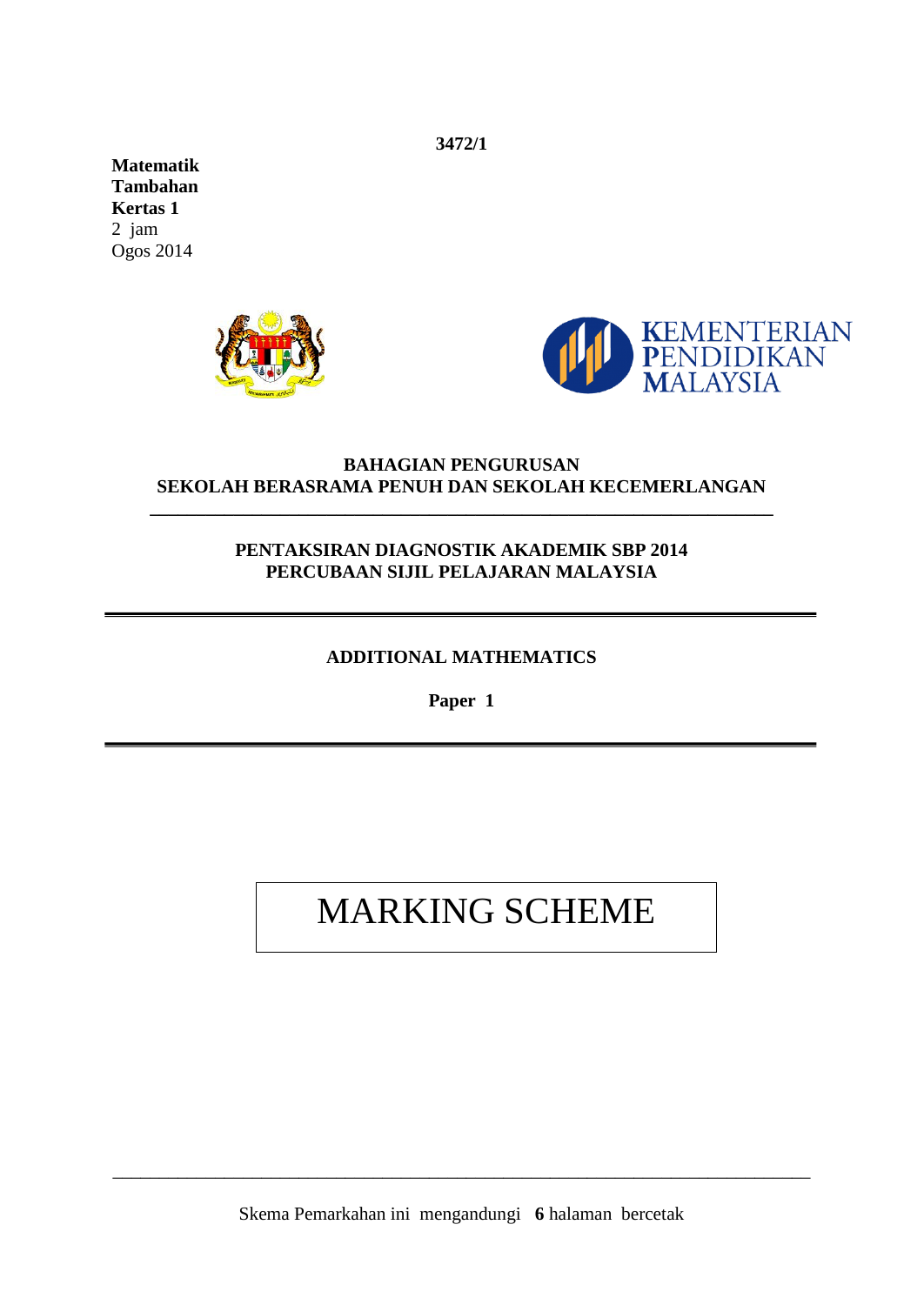**SULIT 3472/1**

| No.            | Solution and Mark Scheme                                                         | Sub<br><b>Marks</b> | Total<br><b>Marks</b> |
|----------------|----------------------------------------------------------------------------------|---------------------|-----------------------|
| 1(a)           | $\{-1,0,1,4,12\}$                                                                | 1                   | $\overline{2}$        |
| (b)            | one-to-many relation or object <i>b</i> has two images                           | $\mathbf{1}$        |                       |
| 2(a)           | 3                                                                                | $\mathbf{1}$        | 3                     |
| (b)            | $-18$                                                                            | $\overline{2}$      |                       |
|                | B1 : $\frac{7x}{x-3} = 6$ or $h(x) = \frac{3x}{x-7}$ or $h(x) = \frac{-3x}{7-x}$ |                     |                       |
| 3              | $f(x)=2x+10$                                                                     | 3                   | 3                     |
|                | B2 : $f(x) = 6\left[\frac{x+1}{3}\right] + 8$                                    |                     |                       |
|                | B1 : $g^{-1}(x) = \frac{x+1}{3}$                                                 |                     |                       |
|                | <b>OR</b>                                                                        |                     |                       |
|                | $f(x) = 2x+10$                                                                   | 3                   |                       |
|                | B2: $f(y) = 6\left[\frac{y+1}{3}\right] + 8$                                     |                     |                       |
|                | <b>B1</b> : $x = \frac{y+1}{3}$                                                  |                     |                       |
| $\overline{4}$ | $x^2 + 24x + 112 = 0$                                                            | 3                   | 3                     |
|                | $B2: S.O.R = -24$ or $P.O.R = 112$                                               |                     |                       |
|                | $B1: m+n=-6 \text{ or } mn=7$                                                    |                     |                       |
| 5              | $p = -4$ and $q = -9$                                                            | 3                   | 3                     |
|                | B2 : $p = -4$ or $q = -9$                                                        |                     |                       |
|                | B1 : $f(x) = -\frac{1}{3}(x+p)^2 - \frac{1}{3}q$                                 |                     |                       |
| 6              | $-2 \le x \le \frac{3}{2}$                                                       | 3                   | 3                     |
|                | B2: $(2x-3)(x+2) \le 0$ OR $\frac{1}{-2}$ 2<br><b>OR</b><br>3                    |                     |                       |
|                | B1: $2x^2 + x - 6 \le 0$ OR $-2x^2 - x + 6 \ge 0$                                |                     |                       |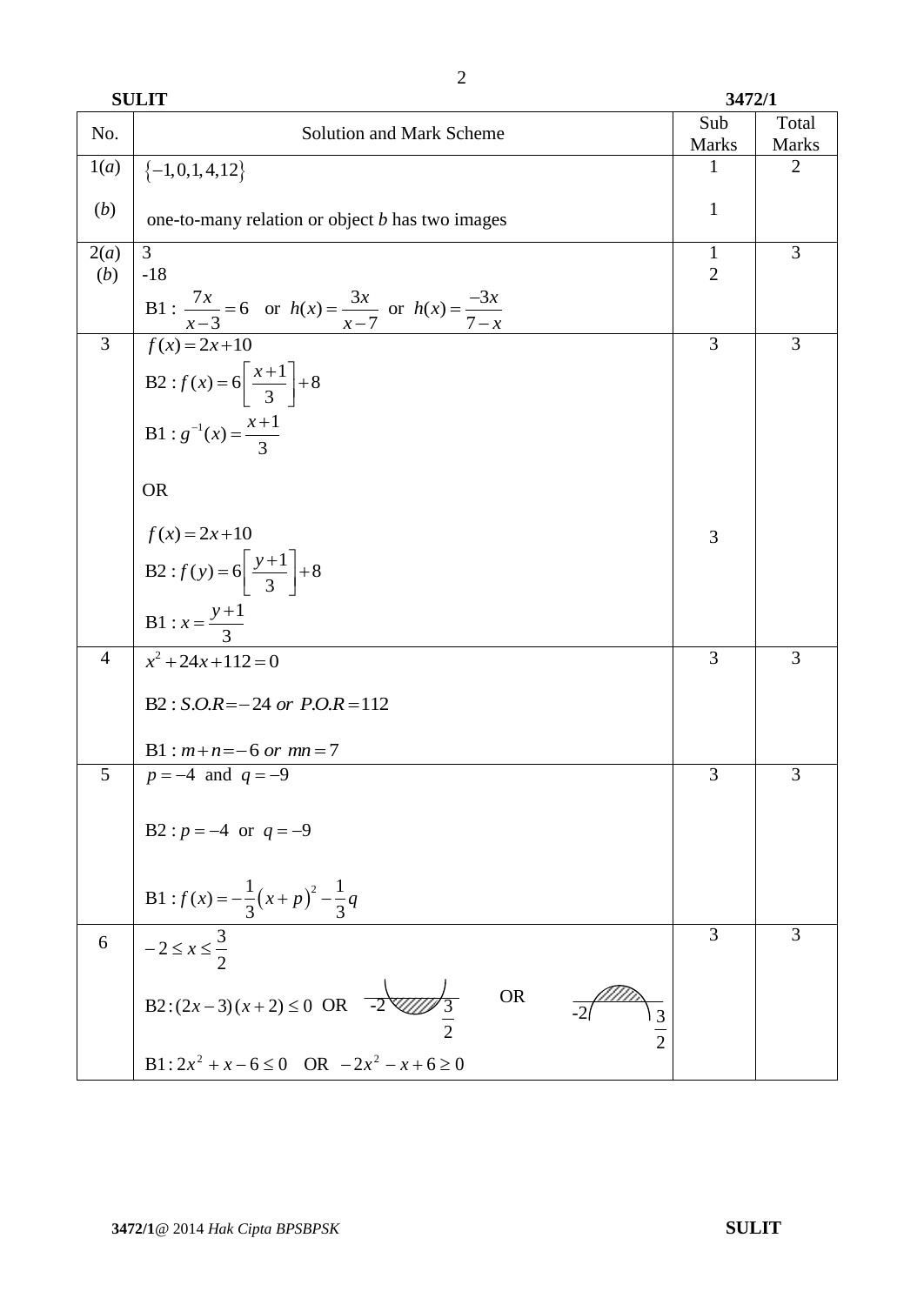|    | <b>SULIT</b>                                                                       | 3472/1         |                |
|----|------------------------------------------------------------------------------------|----------------|----------------|
| 7  | $p = -3$                                                                           | 3              | 3              |
|    | $B2 : p+3=-6p-18$                                                                  |                |                |
|    | B1 : $2^2(2^{p+1}) = \left(\frac{1}{2^3}\right)^{2p+6}$                            |                |                |
| 8  | $x=6$                                                                              | $\overline{4}$ | $\overline{4}$ |
|    | $B3: 2x-5=x+1$                                                                     |                |                |
|    | B2 : $\log_3(2x-5)^3 = \log_3(x+1)^3$ or $\log_3(2x-5) = \log_3(x+1)$              |                |                |
|    | B1 : $\frac{\log_3(x+1)^3}{\log_3 27}$                                             |                |                |
| 9  | $S_{20} = 900$                                                                     | 3              | 3              |
|    | B2 : $S_{20} = \frac{20}{2} [2(7) + 19(4)]$                                        |                |                |
|    | B1 : $T_1 = a = 4(1) + 3 = 7$ or $d = 4$                                           |                |                |
| 10 | RM 284.40                                                                          | 3              | 3              |
|    | $B2: T_{12} = 500(0.95)^{11}$                                                      |                |                |
|    | B1 : $r = 0.95 / \frac{19}{20}$                                                    |                |                |
| 11 | $a = 10$ and $d = 4$                                                               | $\overline{4}$ | $\overline{4}$ |
|    | B3 : $a = 10$ or $d = 4$                                                           |                |                |
|    | $B2: 8a + 28d = 192$ and<br>$16a+120d = 640$                                       |                |                |
|    | B1 : $S_8 = \frac{8}{2} [2a + 7d] = 192$ or $S_{16} - S_8 = 448$ or $S_{16} = 640$ |                |                |
| 12 | $y = \frac{x}{-2+5x}$                                                              | 3              | 3              |
|    | B2 : $\frac{1}{y} = -2\left(\frac{1}{x}\right) + 5$                                |                |                |
|    | B1 : $m = -2$ or $c = 5$                                                           |                |                |

3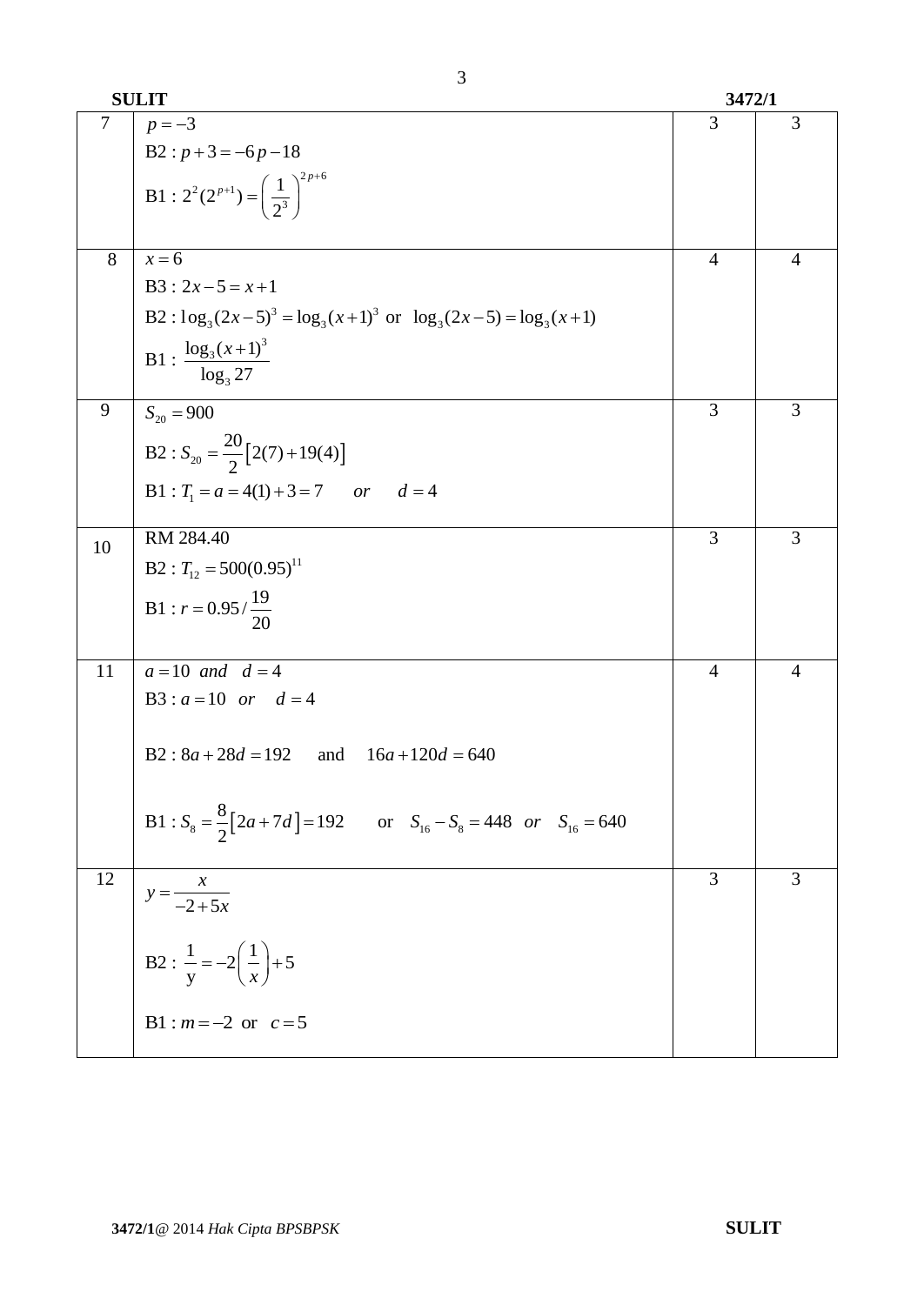|       | <b>SULIT</b>                                                                                                                                      | 3472/1         |                |
|-------|---------------------------------------------------------------------------------------------------------------------------------------------------|----------------|----------------|
| 13    | $k = -1$                                                                                                                                          | 3              | 3              |
|       | B1 : $5k - 22 = 27$ or $5k - 22 = -27$                                                                                                            |                |                |
|       | B1 : $\frac{1}{2} (3k-10+4)-(10+6-2k) =13.5$                                                                                                      |                |                |
| 14    | $y = \frac{1}{2}x-4$ or equivalent                                                                                                                | $\overline{4}$ | $\overline{4}$ |
|       | B3 : $y-0=\frac{1}{2}(x-8)$                                                                                                                       |                |                |
|       | B2 : $R(8,0)$ and $m_2 = \frac{1}{2}$                                                                                                             |                |                |
|       | B1 : $R(8,0)$ or $m_2 = \frac{1}{2}$                                                                                                              |                |                |
| 15(a) | $3p+2r$                                                                                                                                           | $\mathbf{1}$   | $\overline{2}$ |
| (b)   | $\sqrt{53}$                                                                                                                                       | $\mathbf{1}$   |                |
| 16(a) | $h=5$                                                                                                                                             | $\overline{2}$ | $\overline{4}$ |
|       | B1 : $3 = \frac{1}{2}(h+1)$                                                                                                                       |                |                |
|       | (b) $\left  \frac{1}{\sqrt{10}} \begin{pmatrix} 1 \\ 3 \end{pmatrix} \right $ , accept $\frac{1}{\sqrt{40}} \begin{pmatrix} 2 \\ 6 \end{pmatrix}$ | $\overline{2}$ |                |
|       | $B1: \sqrt{2^2+6^2}$                                                                                                                              |                |                |
| 17    | 13.72                                                                                                                                             | $\overline{4}$ | $\overline{4}$ |
|       | B3 : $\frac{1}{2}$ (7) <sup>2</sup> (1.143) – $\frac{1}{2}$ (5) <sup>2</sup> (1.143)                                                              |                |                |
|       | B2 : $\frac{1}{2}$ (7) <sup>2</sup> (1.143) or $\frac{1}{2}$ (5) <sup>2</sup> (1.143)                                                             |                |                |
|       | B1:1.143 rad                                                                                                                                      |                |                |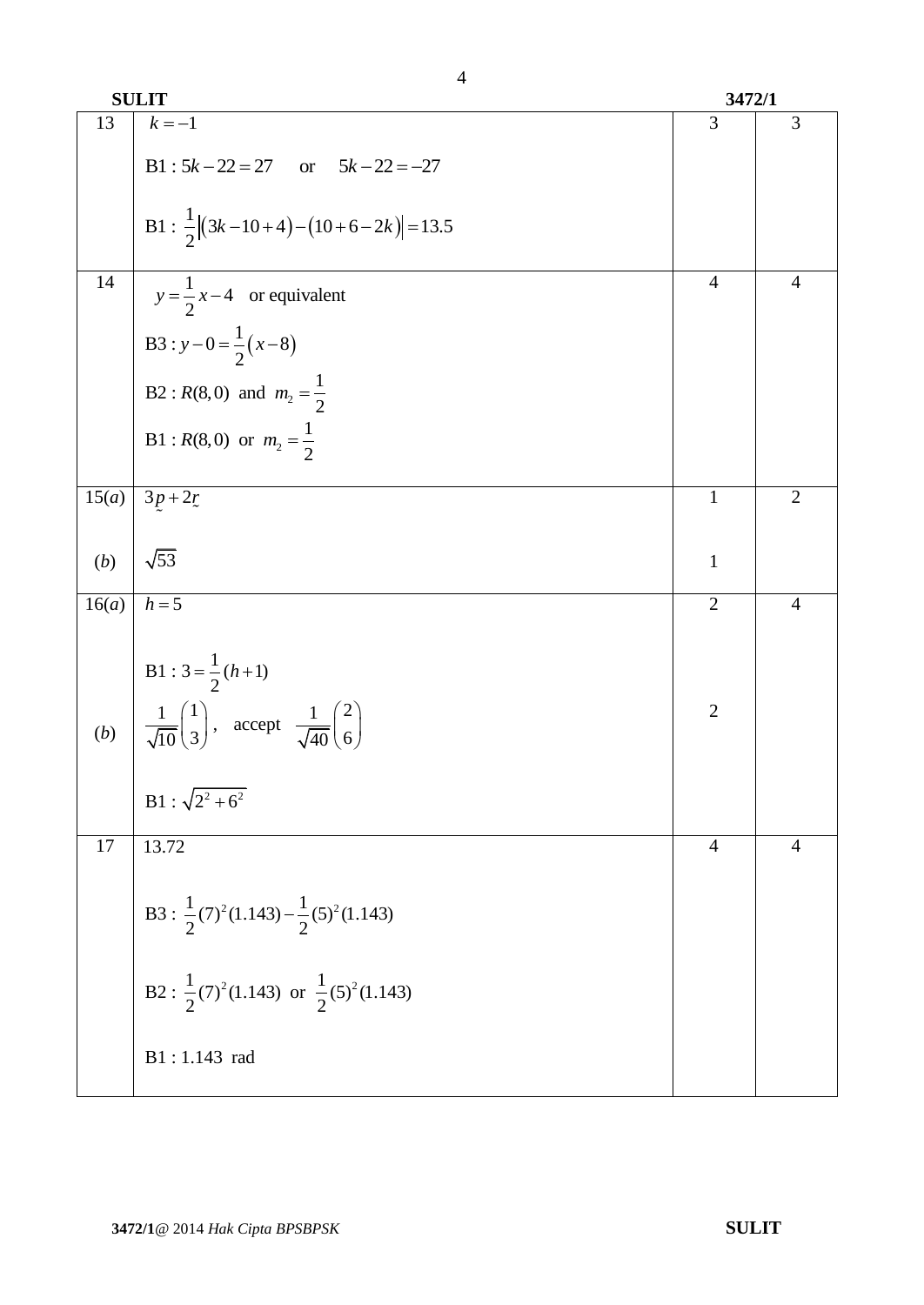|                    | <b>SULIT</b>                                                                                                                                                                           | 3472/1         |   |
|--------------------|----------------------------------------------------------------------------------------------------------------------------------------------------------------------------------------|----------------|---|
| $\overline{18}(a)$ | $\cot \theta = -\frac{h}{\sqrt{1 - h^2}}$                                                                                                                                              | $\overline{2}$ | 3 |
|                    | B1 : $\frac{\sqrt{1-h^2}}{h}$                                                                                                                                                          |                |   |
| (b)                | $\Bigg  -2h\sqrt{1-h^2}$                                                                                                                                                               | $\mathbf{1}$   |   |
|                    |                                                                                                                                                                                        |                |   |
| 19                 | $\mathbf{1}$<br>1<br>B2: $\frac{1}{3} \left[ \frac{3(1)^2 - 4}{1} \right] - \frac{1}{3} \left[ \frac{3(-2)^2 - 4}{-2} \right]$ OR B2: $\left[ x + \frac{4x^{-1}}{-3} \right]_{-2}^{1}$ | 3              | 3 |
|                    | B1 : $\frac{1}{3} \int_{2}^{1} 3h(x) dx$<br>B1 : $h(x) = \frac{1}{3}(3 + 4x^{-2})$                                                                                                     |                |   |
| 20(a)              | $rac{2}{3}$<br>$B1 : 6x - 4 = 0$                                                                                                                                                       | $\overline{2}$ | 3 |
| (b)                | $\frac{11}{3}$                                                                                                                                                                         | $\mathbf{1}$   |   |
| 21                 | $\overline{2}$                                                                                                                                                                         | 3              | 3 |
|                    | <b>B2</b> : $\left[\frac{kx^2}{2}\right]^3 - 2(-5) = 18$<br>B1 : $\frac{kx^2}{2}$ or -10                                                                                               |                |   |
|                    |                                                                                                                                                                                        |                |   |
| 22(a)              | 225<br>B1 : $\frac{\Sigma x^2}{5} - (6)^2 = 3^2$                                                                                                                                       | $\overline{2}$ | 3 |
| (b)                | 36                                                                                                                                                                                     | $\mathbf{1}$   |   |